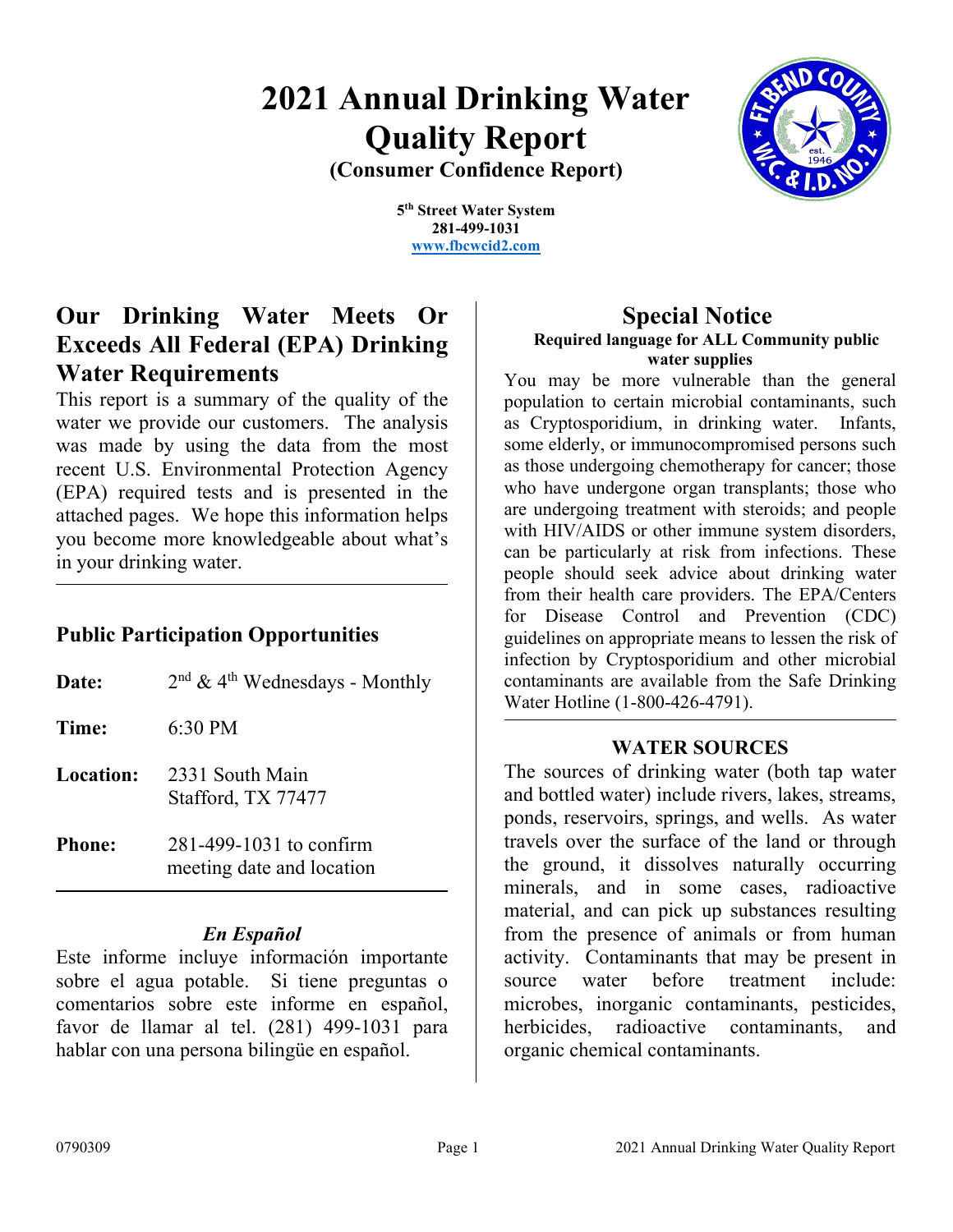# **Where do we get our drinking water?**

5<sup>th</sup> STREET WATER SYSTEM purchases water from FORT BEND COUNTY WC&ID NO. 2 and is a combination of GROUND and SURFACE water sources. The water comes from the following Lake/River/Reservoir/ Aquifer: EVANGELINE, CHICOT and the BRAZOS RIVER, located in Fort Bend County. The Texas Commission on Environmental Quality (TCEQ) completed an assessment of your source water and results indicate that some of your sources are susceptible to certain contaminants. The sampling requirements for your water system are based on this susceptibility and previous sample data. Any detection of these contaminants may be found in this Consumer Confidence Report. For more information on source water assessments and protection efforts at our system, contact Ft. Bend County WC&ID No. 2 at 281-499-2041**.**

## **ALL drinking water may contain contaminants**

When drinking water meets federal standards there may not be any health-based benefits to purchasing bottled water or point of use devices. Drinking water, including bottled water, may reasonably be expected to contain at least small amounts of some contaminants. The presence of contaminants does not necessarily indicate that water poses a health risk. More information about contaminants and potential health effects can be obtained by calling the Environmental Protection Agency's Safe Drinking Water Hotline (1-800-426-4791).

## **Secondary Constituents**

Many constituents (such as calcium, sodium, or iron) which are often found in drinking water can cause taste, color, and odor problems. The taste and odor constituents are called secondary constituents and are regulated by the State of Texas, not EPA. These constituents are not causes for health concern. Therefore, secondaries are not required to be reported in this document but they may greatly affect the appearance and taste of your water.

# **About The Following Pages**

The pages that follow list all federally regulated or monitored contaminants which have been found in your drinking water. The U.S. Environmental Protection Agency (EPA) requires water systems to test for up to 97 contaminants.

#### **DEFINITIONS**

**Avg** – Regulatory compliance with some MCLs is based on a running annual average of monthly samples.

**Maximum Contaminant Level (MCL)** – The highest permissible level of a contaminant in drinking water. MCLs are set as close to the MCLGs as feasible using the best available treatment technology.

**Maximum Contaminant Level Goal (MCLG)** – The level of a contaminant in drinking water below which there is no known or expected health risk. MCLGs allow for a margin of safety.

**Maximum Residual Disinfectant Level (MRDL) –** The highest level of disinfectant allowed in drinking water. There is convincing evidence that addition of a disinfectant is necessary for control of microbial contaminants.

**Maximum Residual Disinfectant Level Goal (MRDLG)** The level of a drinking water disinfectant below which there in no known or expected risk to health. MRDLGs do not reflect the benefits of the use of disinfectants to control microbial contamination.

**Treatment Technique (TT)** – A required process intended to reduce the level of a contaminant in drinking water

**Action Level (AL)** – The concentration of a contaminant which, if exceeded, triggers treatment or other requirements which a water system must follow.

**Level 1 Assessment** – A Level 1 assessment is a study of the water system to identify potential problems and determine (if possible) why total coliform bacteria have been found in our water system.

**Level 2 Assessment** – A Level 2 assessment is a very detailed study of the water system to identify potential problems and determine (if possible) why an E. coli MCL violation has occurred and/or why total coliform bacteria have been found in our water system on multiple occasions.

#### **ABBREVIATIONS**

**NTU** – Nephelometric Turbidity Units (a measure of Turbidity) **MFL** – Million fibers per liter (a measure of asbestos) **pCi/l** – Picocuries per liter (a measure of radioactivity) **ppm** – parts per million, or milligrams per liter (mg/l) **ppb** – parts per billion, or micrograms per liter (ug/l) **ppt** – parts per trillion, or nanograms per liter **ppq** – parts per quadrillion, or picograms per liter **NA** – Not applicable **mrem –** millirems per year (a measure of radiation absorbed by the body)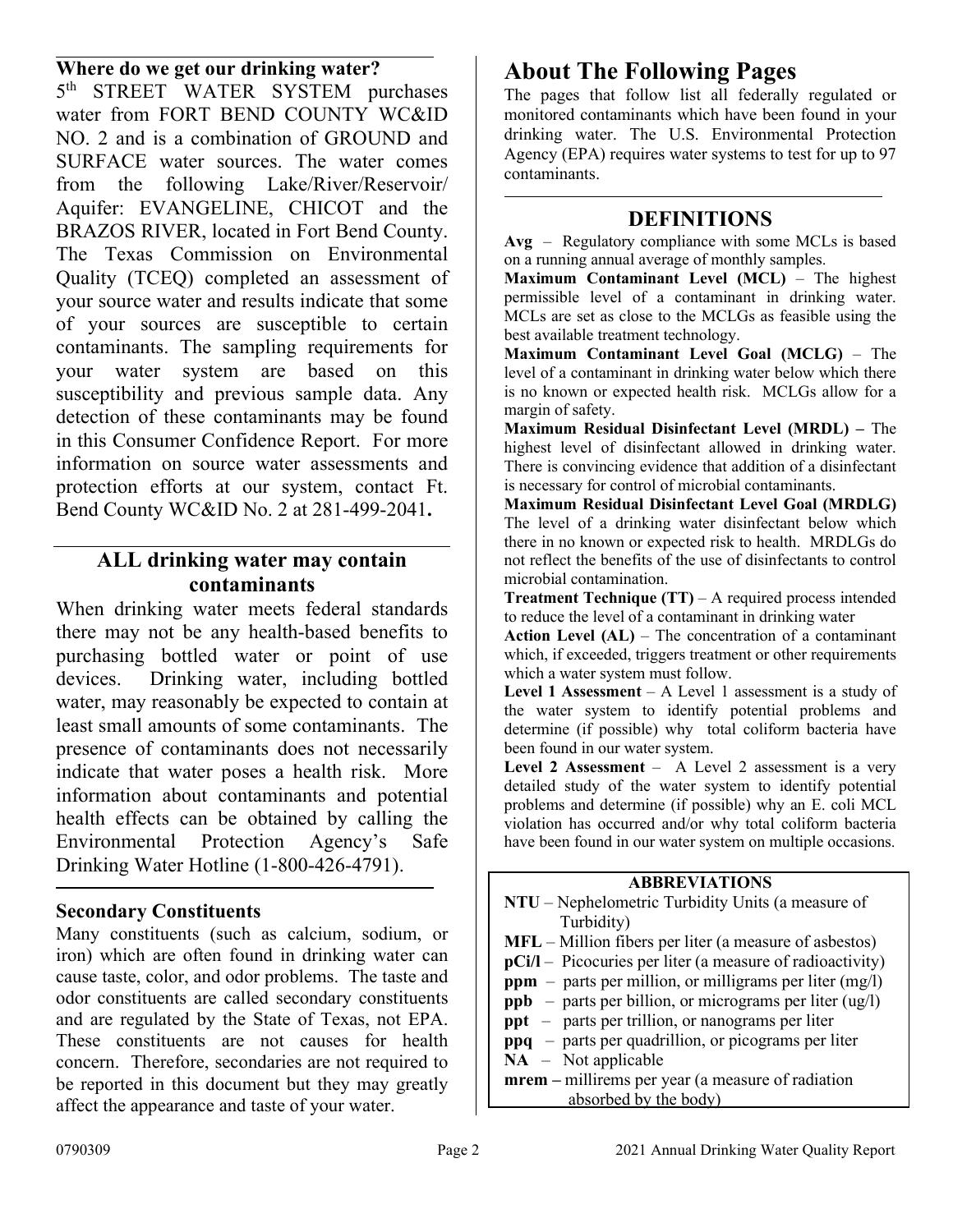#### **Information about Source Water Assessments**

The TCEQ completed a Source Water Susceptibility Assessment for all drinking water systems that own their sourc es. This report describes the susceptibility and types of constituents that may come in to contact with the drinking w ater source based on human activities and natural conditions. The system from which we purchase our water recei ved the assessment report. For more information on source water assessments and protection efforts at our syste m, contact Ft. Bend County WC&ID No. 2 at 281-499-1031.

| Disinfectants and Dicollection   Highest L Range of Lev<br>sinfection By-Produ<br>cts | <b>Date</b> | ted | level Detecl els Detected | MCLG   MCL                    |    |     | Units   Violatio  <br>n | Likely source of contamination            |
|---------------------------------------------------------------------------------------|-------------|-----|---------------------------|-------------------------------|----|-----|-------------------------|-------------------------------------------|
| <b>Chlorite</b>                                                                       | 2021        | 1.5 | $0 - 1.5$                 | 0.8                           |    | ppm | N                       | By-product of drinking water disinfection |
| <b>Haloacetic Acids*</b><br>HAA5)                                                     | 2021        | 5.5 | $5.5 - 5.5$               | No goal f<br>or the tot<br>al | 60 | ppb | N                       | By-product of drinking water disinfection |

## **2021 Water Quality Test Results**

\*The value in the Highest Level or Average Detected column is the highest average of All HAA5 samples collected at a location over a year.

| <b>Total Trihalomethan</b><br>2021<br>(TTHM)<br>es* | ົ<br>ັບ. | ົດ ຕ<br>ົດ ດ<br>ے.د<br>◡.∠ | I No goal t<br>or the tot | 80 | ppp |  | By-product of drinking water disinfection |
|-----------------------------------------------------|----------|----------------------------|---------------------------|----|-----|--|-------------------------------------------|
|-----------------------------------------------------|----------|----------------------------|---------------------------|----|-----|--|-------------------------------------------|

\*The value in the Highest Level or Average Detected column is the highest average of all TTHM sample results collected at a location over a year.

| <b>Inorganic Contamin Collection</b><br>ants   | <b>Date</b> | <b>Highest L</b><br>erage Det<br>ected | evel or Av Range of Lev<br>els Detected | <b>MCLG</b> | <b>MCL</b>     | <b>Units</b> | <b>Violatio</b><br>n | Likely source of contamination                                                                                                     |  |
|------------------------------------------------|-------------|----------------------------------------|-----------------------------------------|-------------|----------------|--------------|----------------------|------------------------------------------------------------------------------------------------------------------------------------|--|
| <b>Barium</b>                                  | 2021        | 0.0562                                 | 0.0562-0.0562                           | 2           | $\overline{c}$ | ppm          | N                    | Discharge of drilling wastes; Discharge from metal refi<br>neries; Erosion of natural deposits.                                    |  |
| <b>Fluoride</b>                                | 2021        | 0.1                                    | $0.1 - 0.1$                             | 4           | 4.0            | ppm          | N                    | Erosion of natural deposits; Water additive which pro<br>motes strong teeth; Discharge from fertilizer and alum<br>inum factories. |  |
| Nitrate [measured a]<br>s Nitrogen]            | 2021        | 0.28                                   | $0.28 - 0.28$                           | 10          | 10             | ppm          | N                    | Runoff from fertilizer use; Leaching from septic tanks,<br>sewage; Erosion of natural deposits.                                    |  |
| <b>Radioactive Contam Collection</b><br>inants | <b>Date</b> | <b>Highest L</b><br>evel Detec<br>ted  | <b>Range of Lev</b><br>els Detected     | <b>MCLG</b> | <b>MCL</b>     | <b>Units</b> | <b>Violatio</b><br>n | Likely source of contamination                                                                                                     |  |
| Gross alpha excluding<br>radon and uranium     | 2021        | 9                                      | $0 - 9$                                 | $\theta$    | 15             | pCi/L        | N                    | Erosion of natural deposits                                                                                                        |  |
| <b>Uranium</b>                                 | 2021        | 2.2                                    | $0 - 2.2$                               | $\Omega$    | 30             | uq/l         | N                    | Erosion of natural deposits                                                                                                        |  |
| <b>Combined Radium 2</b><br>96/999             | 2021        | 1.59                                   | $1.59 - 1.59$                           | 0           | 5              | pCi/L        | N                    | Erosion of natural deposits                                                                                                        |  |
| Beta/Photon<br>emitters                        | 2021        | 4.2                                    | $0 - 4.2$                               | 0           | 50             | pCi/L*       | N                    | Decay of natural and man-made deposits                                                                                             |  |

\*EPA considers 50 pCi/L to be the level of concern for beta particles.